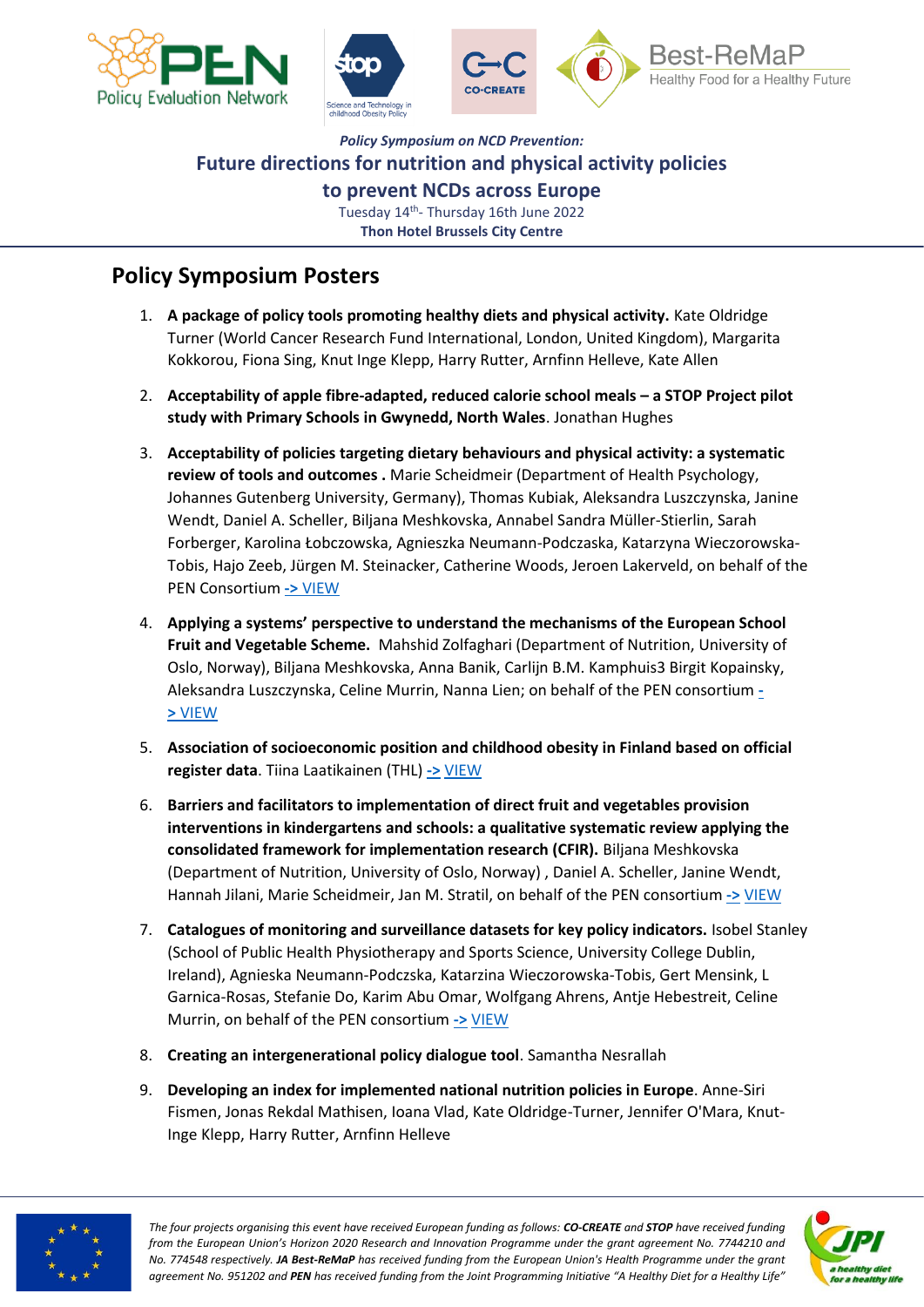



## *Policy Symposium on NCD Prevention:* **Future directions for nutrition and physical activity policies**

**to prevent NCDs across Europe**

Tuesday 14<sup>th</sup>- Thursday 16th June 2022 **Thon Hotel Brussels City Centre**

- 10. **Evaluation of the Long-term Effects of Drink Up Campaign in the United States**. Yuexian Tang (ICL), Franco Sassi [-> VIEW](https://www.jpi-pen.eu/images/reports/Tang_USA_DrinkUpCampaign.pdf)
- 11. **FAIR Data Management**. Trond Helland, Catharina Wold Robson, Bjarte Kysnes, Oddrun Samdal
- 12. **Filling in the gaps: what is important to young people in adolescent obesity research?** Natalie Savona (London School of Hygiene and Tropical Medicine), Arnfinn Helleve, Talia Macauley, Cécile Knai and Gerd Monica Flodgren
- 13. **Healthy Voices**. Hannah Brinsden
- 14. **How can policies be improved to create healthier food environments in Europe? Application of the Healthy Food Environment Policy Index (Food-EPI) in the EU and in five European countries.** Maartje Poelman, Carlijna Kamphuis, Liv Torheim, Ana Lene Lovhaug, L Terragni, Henjum S, Gun Roos, Peter von Philipsborn, Karin Geffert, Antje Hebestreit, Clarissa Leydon, Piotr Romaniuk, Alexandra Luszczynska, Stefanie Vandevijvere, Janas Harrington, on behalf of the PEN consortium
- 15. **Integrating major feedback dynamics governing adolescent obesity: a simulation-based approach**. Anaely Aguiar, Eduard Romanenko, Birgit Kopainsky and Nanna Lien
- 16. **Low family socioeconomic status is a strong predictor of childhood adiposity in Europe - a scoping review**. Tiina Laatikainen (THL) **[->](https://www.jpi-pen.eu/images/reports/Zolfaghari_PEN_EU_scheme.pdf)** [VIEW](https://www.jpi-pen.eu/images/reports/Sares-Jaske_STOP_Review_Family_SES.pdf)
- 17. **SIMPLE Modules.** Antje Hebestreit (Leibniz Institute for Prevention Research and Epidemiology - BIPS, Germany), Stefanie Do, Maike Wolters, Wolfgang Ahrens, Sven Messing, Karim Abu Omar, Gert Mensink, Catherine Woods, Katarzyna Wieczorowska-Tobis, Agnieska Neumann-Podczska, Isobel Stanley, Celine Murrin **[->](https://www.jpi-pen.eu/images/reports/Zolfaghari_PEN_EU_scheme.pdf)** [VIEW](https://www.jpi-pen.eu/images/reports/Hebestreit_PEN_Factsheet_SIMPLE_modules.pdf)
- 18. **Sustainable Urban Mobility Plans in European cities: barriers and facilitators of implementation.** Romanika Okraszewska (Faculty of Civil and Environmental Engineering, Gdansk University of Technology, Poland), Noah V. Peters, Lucia A. Reisch, Marion Flechtner-Mors, Carlijn B.M. Kamphuis, Janine Wendt, Daniel A. Scheller, Karolina Konsur, Joanna Zukowska, on behalf of the PEN consortium
- 19. **The development of the Physical Activity Environment Policy Index (PA-EPI).** Catherine B. Woods (Department of Physical Education and Sport Sciences, University of Limerick, Ireland), Liam Kelly, Kevin Volf (Department of Physical Education and Sport Sciences, University of Limerick, Limerick, Ireland),, Peter Gelius, Sven Messing, Sarah Forberger, Jeroen Lakerveld, Nicolette R. den Braver, Joanna Zukowska, and Enrique García Bengoechea, on behalf of the PEN consortium
- 20. **The Healthy Physical Activity Environment Policy Index (PA-EPI).** Catherine B. Woods (Department of Physical Education and Sport Sciences, University of Limerick, Ireland), Liam Kelly, Kevin Volf, Peter Gelius, Sven Messing, Sarah Forberger, Jeroen Lakerveld, Nicolette R.



*The four projects organising this event have received European funding as follows: CO-CREATE and STOP have received funding from the European Union's Horizon 2020 Research and Innovation Programme under the grant agreement No. 7744210 and No. 774548 respectively. JA Best-ReMaP has received funding from the European Union's Health Programme under the grant agreement No. 951202 and PEN has received funding from the Joint Programming Initiative "A Healthy Diet for a Healthy Life"*